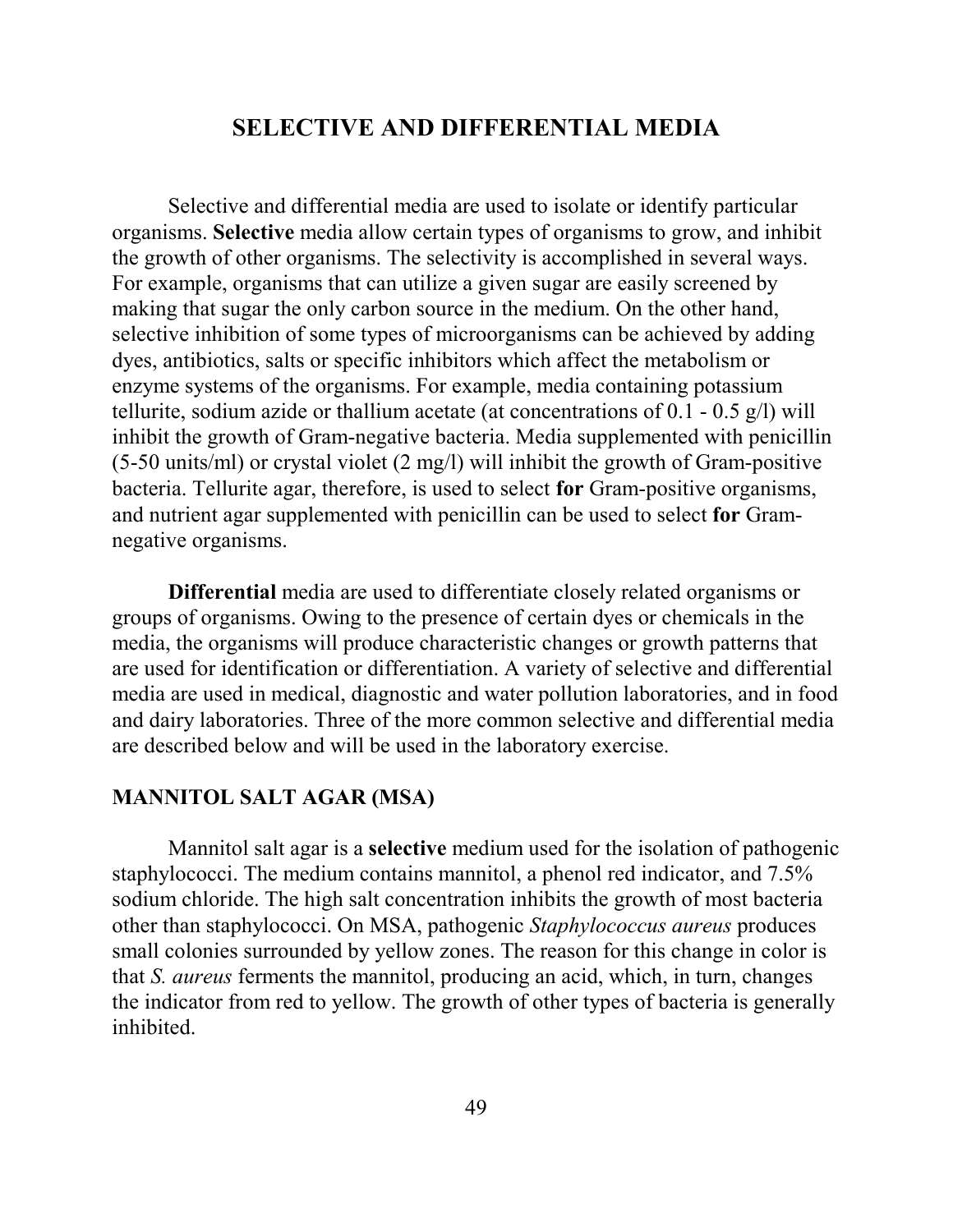#### **EOSIN METHYLENE BLUE AGAR (EMB agar)**

Eosin methylene blue agar is a **differential** medium used for the detection and isolation of Gram-negative intestinal pathogens. A combination of eosin and methylene blue is used as an indicator and allows differentiation between organisms that ferment lactose and those that do not. Saccharose is also included in the medium because certain members of the Enterobacteria or coliform group ferment saccharose more readily than they ferment lactose. In addition, methylene blue acts as an inhibitor to Gram-positive organisms.

Colonies of *E. coli* normally have a dark center and a greenish metallic sheen, whereas the pinkish colonies of *Enterobacter aerogenes* are usually mucoid and much larger than colonies of *E. coli*. Other organisms, such as *Salmonella* (one of the causative agents of food poisoning), do not ferment lactose or saccharose and produce colonies that are noncolored.

### **MacCONKEY'S AGAR**

MacConkey's agar is a **differential** plating medium used in the detection and isolation of all types of dysentery, typhoid and paratyphoid organisms. It is generally used for differentiating strains of *Salmonella typhosa* from members of the coliform group; however, the medium supports the growth of all *Salmonella* and *Shigella* strains and gives good differentiation between these enteric pathogens and the coliform group. When grown on MacConkey's medium, colonies of coliform bacteria are brick-red in color and are surrounded by a zone of precipitated bile. These reactions are due to the acid produced by the fermentation of lactose. The acid end-products act on bile salts, and neutral red is absorbed by the precipitated salts. Dysentery, typhoid and paratyphoid bacilli do not ferment lactose but give an alkaline reaction when grown on the medium. Colonies of these organisms are noncolored and transparent. The growth of Grampositive organisms is inhibited because of the crystal violet and bile salts in the medium.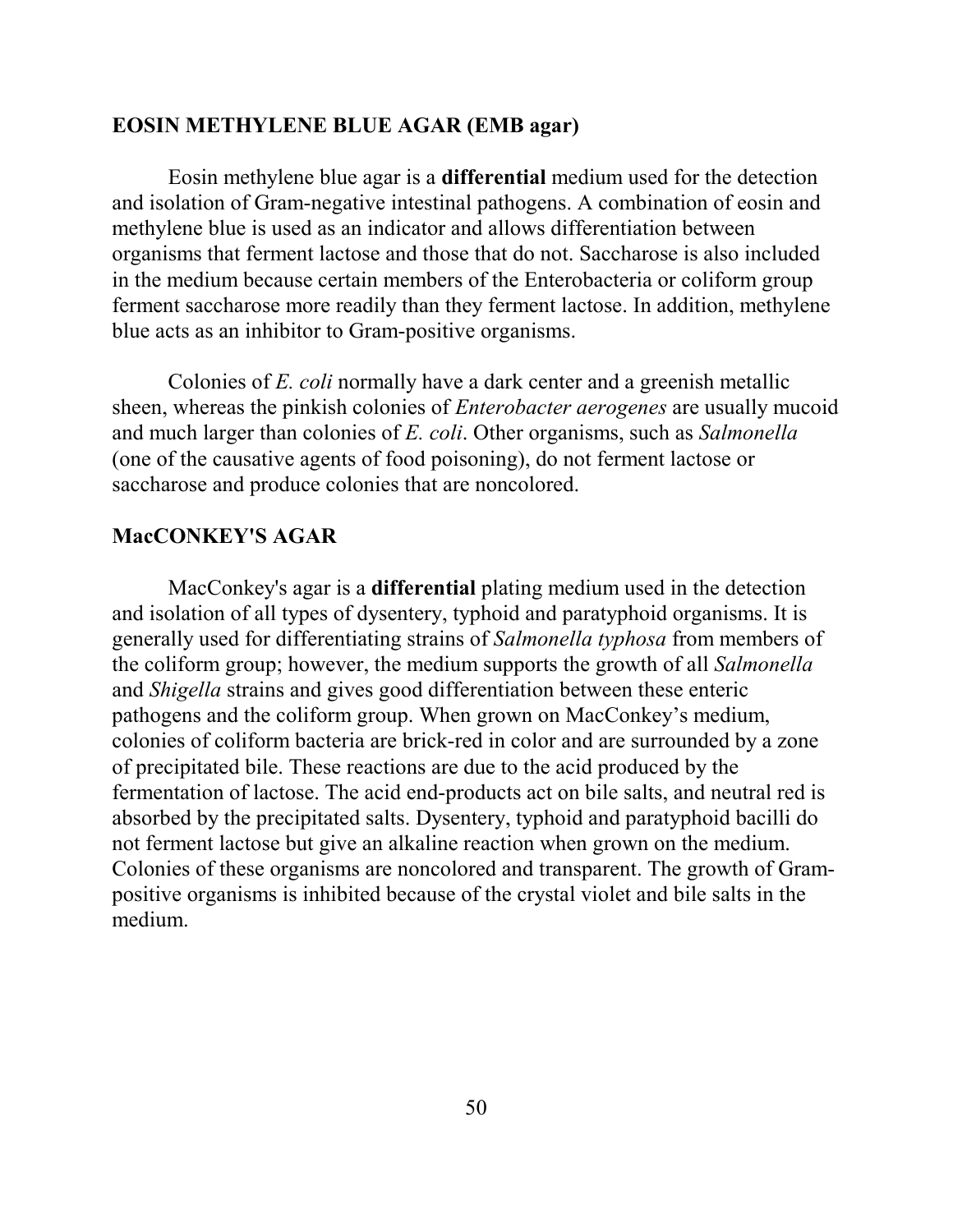# **FIRST PERIOD**

# **Material:**

**1**. Cultures of: *Staphylococcus aureus Staphylococcus epidermidis Escherichia coli Enterobacter aerogenes Salmonella enteritidis*

**2.** Petri dishes of Mannitol Salt agar, EMB agar, MacConkey's agar and nutrient agar

### **Procedure: (work in pairs)**

- **1.** Divide each plate of MSA and MacConkey's agar into two sections. Divide the EMB agar plate into three sections.
- **2.** Inoculate the MSA plate with *S. aureus* and *S. epidermidis*.
- **3.** Inoculate MacConkey's agar with *E. coli* and *Salmonella enteritidis*.
- **4.** Inoculate the 3-sectional EMB agar plate with *E. coli, Enterobacter aerogenes*, and *Salmonella enteritidis*.
- **5.** Divide one plate of nutrient agar into two sections and one into three sections. Inoculate the 2-sectional plate with the two species of *Staphylococcus*; inoculate the 3-sectional plate with the remaining three organisms.
- **6.** Incubate all plates at 37°C for 48 hours.

### **SECOND PERIOD**

**1.** Observe the growth and appearance of colonies on all plates. Notice that nutrient agar is neither a selective nor differential medium.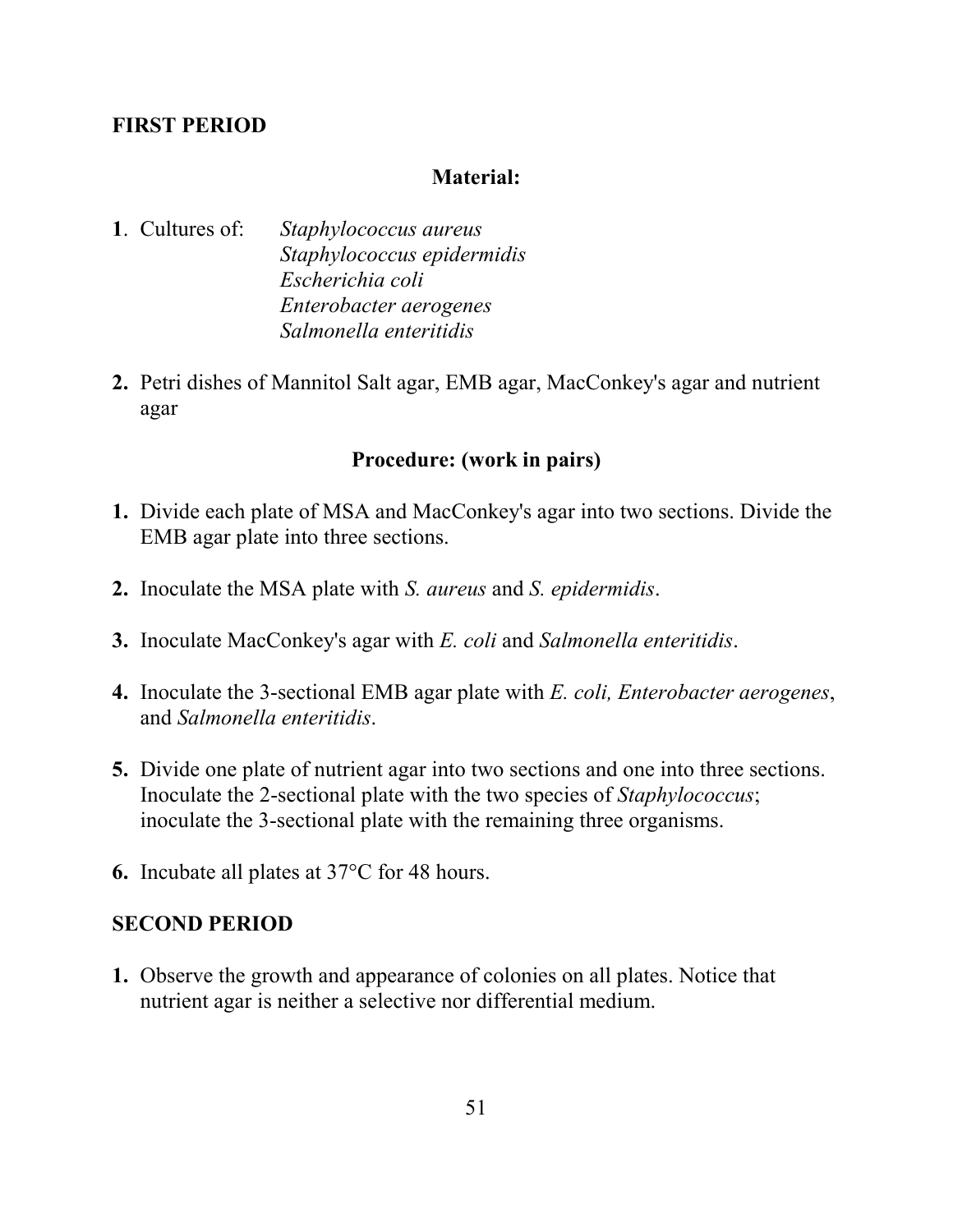# **MICROBES OF THE BODY: GRAM-POSITIVE COCCI**

The bodies of mammals, molluscs, insects and other representatives of the "animal kingdom" are natural habitats for microorganisms. Many microorganisms exist in balanced symbiosis with host organisms. That is, the microorganisms grow on the surface of the animal hosts including, of course, the *internal* surfaces of the gastrointestinal, genitourinary, and respiratory tracts. They grow without causing measurable damage to the host. In some cases, the microorganisms actually benefit the host by producing useful compounds such as vitamins, or by preventing access to tissues by pathogenic microorganisms. There are also those microorganisms which can damage the host; they are termed **pathogenic** because of their ability to cause disease.

One of the major morphological groups associated with animal hosts are the cocci. Some of the most important cocci are the Gram-positive cocci belonging to the genera *Staphylococcus* and *Streptococcus* and the Gram-negative cocci belonging to the genus *Neisseria*. One species of the genus *Staphylococcus* is *Staphylococcus epidermidis*, which is commonly found on the skin of humans and which is rarely associated with disease. *Staphylococcus aureus*, on the other hand, is associated with a wide variety of disease states, including impetigo, toxic shock syndrome and food poisoning. *S. aureus* is also found in the "normal flora" of the nasopharynx of about 40% of the human population. This shows that disease does not result simply from the presence of the disease-causing agent, but is also affected by factors such as the physiological state of the host and the virulence (degree of pathogenicity) of the particular strain of organism.

The genus *Streptococcus* also contains both pathogenic and nonpathogenic species. Examples of nonpathogenic streptococci are the lactic acid bacteria which are associated with the "normal flora" of both animals and plants, and generally cause no adverse effects. Other streptococci are pathogenic. For example, *Streptococcus pyogenes* and *Streptococcus pneumoniae* cause a wide range of diseases including "strep throat," pneumonia, scarlet fever and acute rheumatic fever.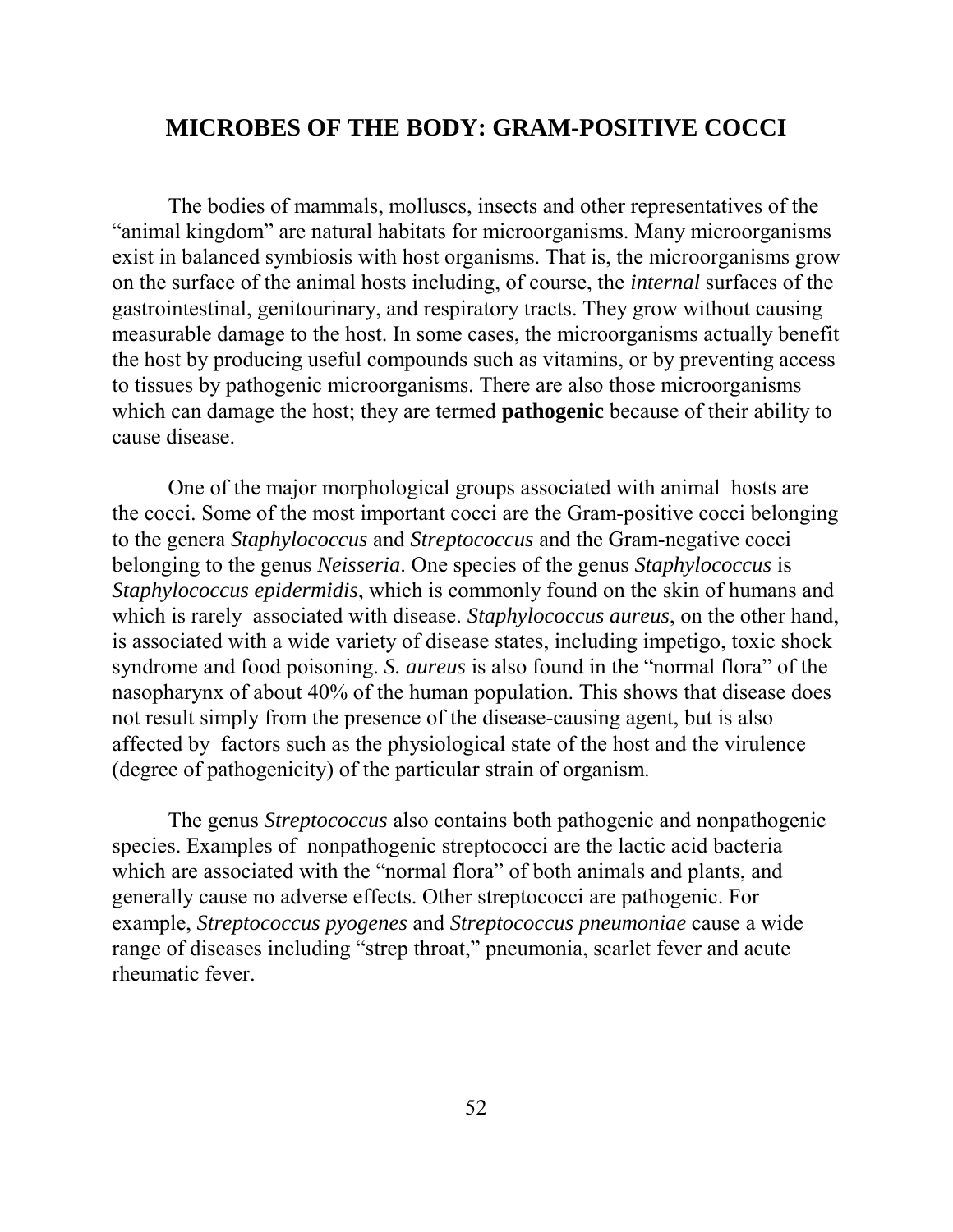Likewise, both nonpathogenic and pathogenic species occur in the Gramnegative cocci of the genus *Neisseria*. For example, *Neisseria meningitidis* and *Neisseria gonorrhoeae* are the causative agents of meningitis and gonorrhea, respectively.

Differentiating between these groups of cocci is easy. *Neisseria* are oxidasepositive, Gram-negative, kidney bean-shaped cells often found in pairs. *Staphylococcus* are Gram-positive, catalase-positive cocci usually found singly or in clusters. *Streptococcus* are Gram-positive, catalase-negative cocci often found in chains. Differentiating between the species within a genus is more complex, but obviously necessary for proper diagnosis of disease. In this exercise, we will isolate cocci from the human body and identify some of the isolates.

# **BIOCHEMICAL REACTIONS USED FOR IDENTIFICATION OF GRAM-POSITIVE COCCI**

#### **CATALASE**

During aerobic respiration, microorganisms produce hydrogen peroxide  $(H<sub>2</sub>O<sub>2</sub>)$ . This compound is toxic, and accumulation of the substance will result in death of the organism unless it can be enzymatically degraded to water and oxygen.

$$
2 \mathrm{H}_2\mathrm{O}_2 \rightarrow 2 \mathrm{H}_2\mathrm{O} + \mathrm{O}_2
$$

Catalase is the enzyme responsible for degradation of hydrogen peroxide. To determine the catalase activity of a bacterial culture, a solution of dilute  $H_2O_2$  is added to a bacterial smear on a glass slide. The formation of bubbles  $(O<sub>2</sub>)$  is evidence of catalase activity. Catalase is invariably present in aerobes and is also present in some facultative organisms. As a differential test, the catalase test is used to distinguish between streptococci (catalase negative) and staphylococci (catalase positive).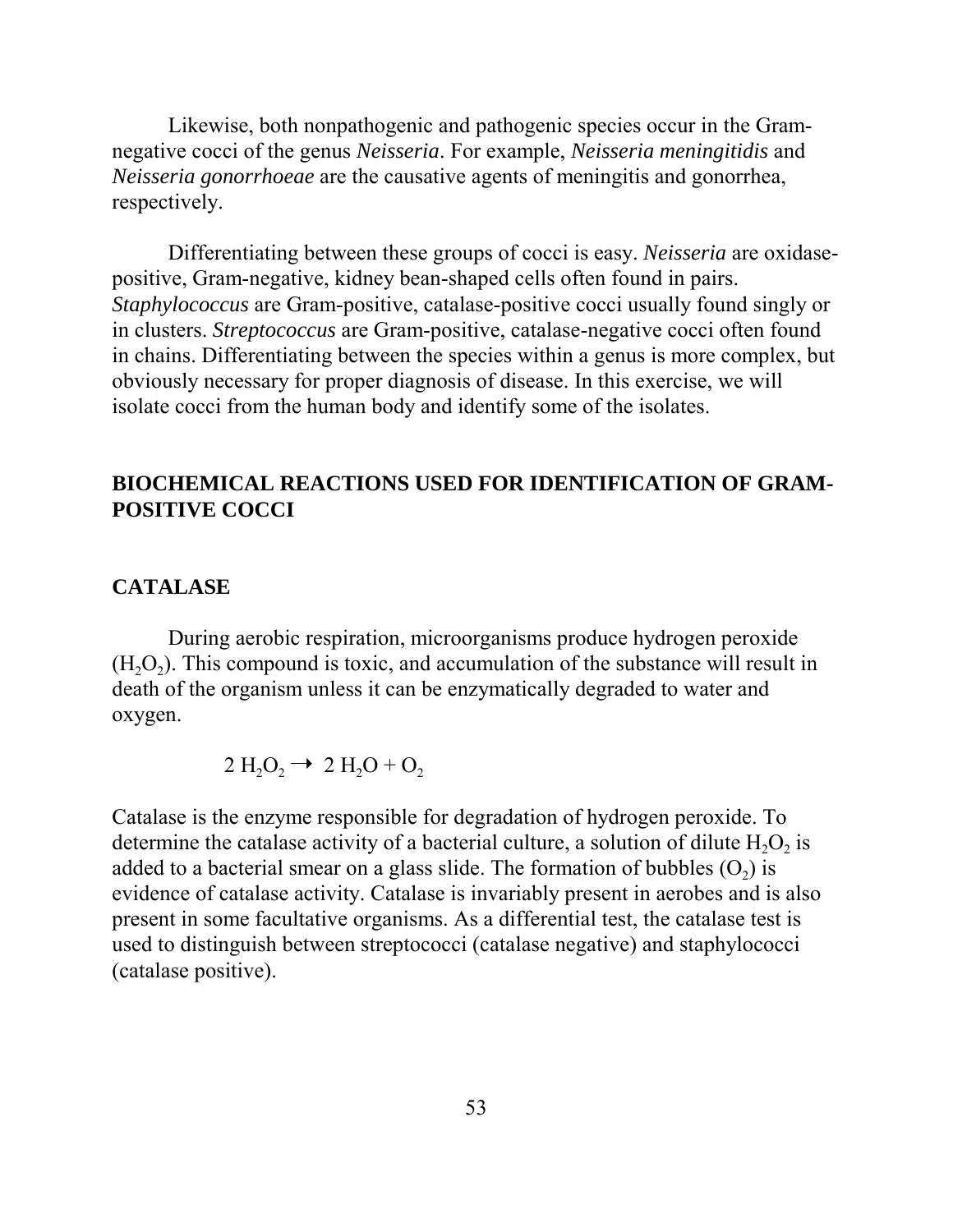### **COAGULASE**

Production of coagulase is indicative of a pathogenic staphylococcal species (*Staphylococcus aureus*). Coagulase acts by a thrombinase-like action. In normal blood clotting, the following reactions occur:

prothrombin +  $CaCl<sub>2</sub>$  prothrombinase  $\longrightarrow$  thrombin

 $t$ hrombin + fibrinogen thrombinase  $\qquad$  fibrin (clot)

Coagulase acts within host tissues to convert fibrinogen to thrombin. It is theorized that the fibrin meshwork that is formed surrounds the bacterial cells or infected tissues, protecting the organism from nonspecific host defense mechanisms such as phagocytosis.

A coagulase-positive strain of *Staphylococcus* will cause fibrin formation, i.e. will clot plasma. Clot formation within 4 hours is interpreted as a positive result and indicates a virulent *S. aureus* strain.

#### **HEMOLYSINS**

Hemolysins are extracellular enzymes that can be detected by their ability to lyse red blood cells. Hemolysins are produced by various pathogenic bacteria and are believed to play a role in the virulence of the organism. The streptococci are classified by their hemolytic activity. Three types of hemolytic reactions can be observed on blood agar plates (nutrient agar supplemented with a 5% concentration of sheep blood). **Alpha** hemolysins partially lyse the red blood cells and reduce the hemoglobin to methemoglobin which produces a green zone around the colony. **Beta** hemolysins cause complete lysis of the red blood cells and there is a clearing of the hemoglobin around the colony. The term **gamma** hemolysis is used to designate no hemolysis or change in the red blood cells.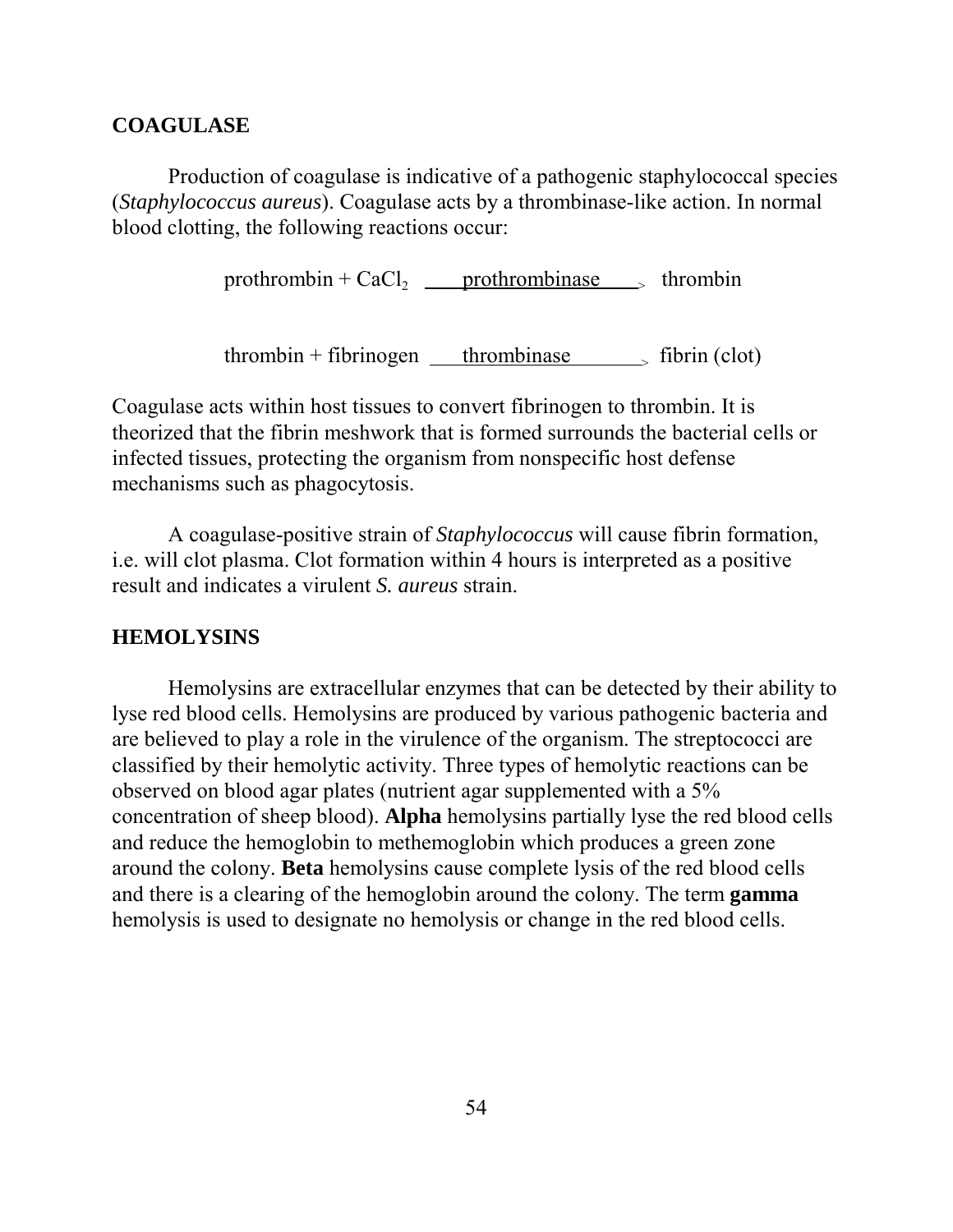# **FIRST PERIOD**

### **Material:**

- **1.** One mannitol salt agar (MSA) plate
- **2.** One blood agar plate
- **3.** Overnight broth cultures of *Staphylococcus aureus*, *Staphylococcus epidermidis*, and *Enterococcus faecalis* (on plate).
- **4.** Sterile swabs and sterile toothpicks
- **5.** Rabbit plasma
- **6.** 1.0 and 0.1 ml pipets
- **7.** 3% Hydrogen peroxide solution

# **Procedure: (work in pairs)**

- **1.** Swab an area of the face (e.g., cheek or forehead) and streak a mannitol salt agar plate. Incubate the plate at 37°C for 48 hours.
- **2.** Use a sterile toothpick to scrape tooth enamel. Using the toothpick, make a single short streak on a blood agar plate. Then, using your inoculating loop, streak out the toothpick streaks as illustrated below. Alternatively, you can use a sterile swap to do a back of the throat swap for strep-throat. Inoculate *Enterococcus faecalis* to one quadrant on the blood agar plate as a negative control for hemolysis. Incubate the plates in anaerobic jar at 37°C for 48 hours.